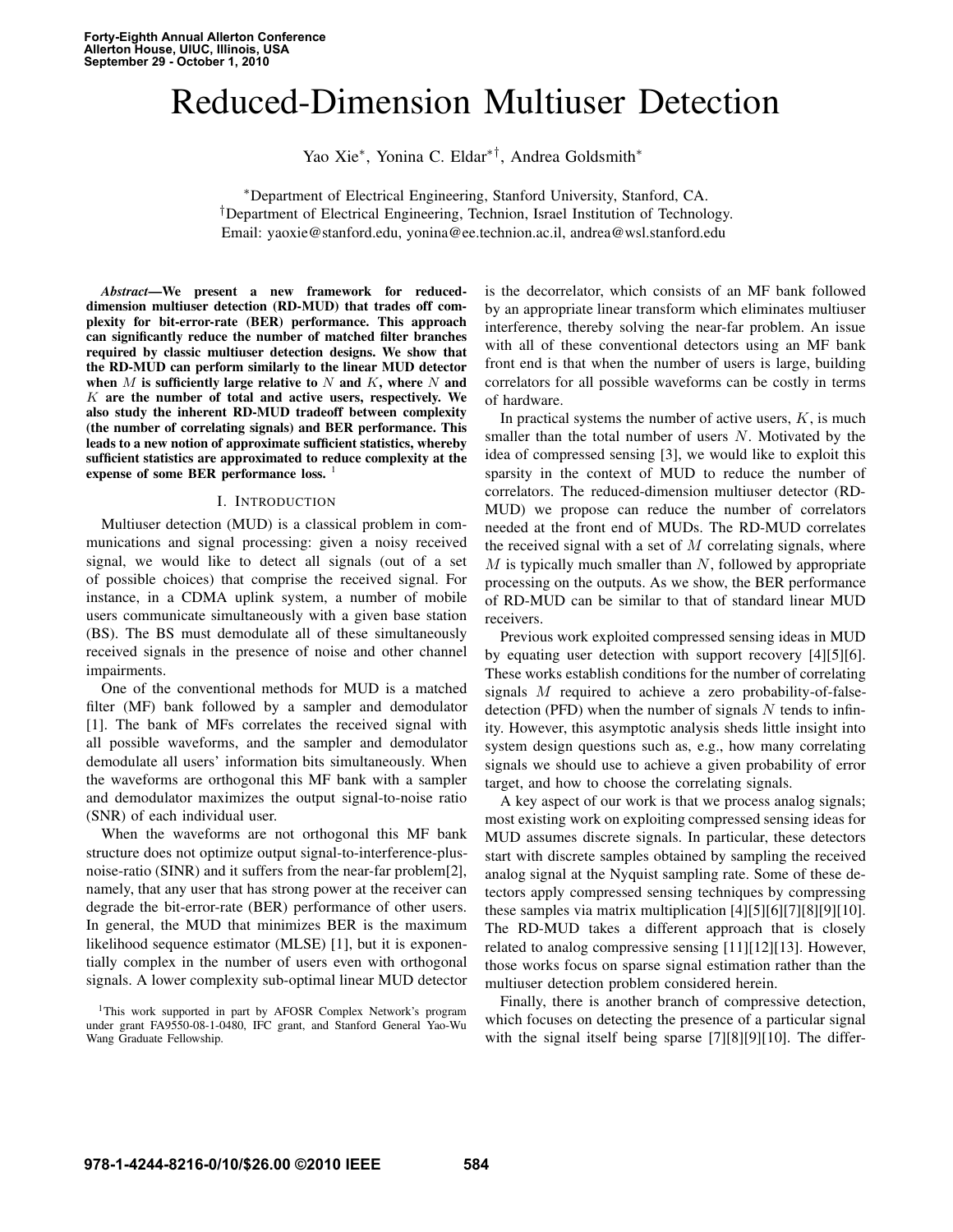ences between these works and our own are as follows. First, the sparsity we employ is in the number of active signals; however, each user's signal may not be sparse. Second, their formulations primarily focus on binary detection, which corresponds to a single-user case. The PFD for a binarydetection problem was given in these previous works using the restricted-isometry-property (RIP) of correlation matrices. Although [7] showed that their research can be extended to a signal set with multiple waveforms, there was no further PFD analysis.

In this paper, we present a framework for reduceddimension multiuser detection (RD-MUD) that exploits the sparsity in the number of active users. Our contributions include the following: (1) We present an RD-MUD which can reduce the number of correlators compared to that of the MF bank. The RD-MUD correlates the received signal with  $M \ll N$  correlating signals, followed by a linear transform of the correlation coefficients (essentially correlating the received signals with all possible discrete signal vectors). The correlating signals are linear combinations of the bi-orthogonal signals of the original signal set. (2) We characterize the tradeoff between complexity (the number of correlating signals) and BER performance, which offers a continuum of design choices for practical implementations. (3) We introduce the notion of approximate sufficient statistics: correlating with our correlating signals does not provide a set of sufficient statistics (which may be obtained by correlating with  $N$  appropriate signals); however, the RD-MUD yields approximate sufficient statistics in the sense that it attains a BER performance similar to that which can be obtained by linearly processing the sufficient statistics.

The rest of the paper is organized as follows. Section II presents the system model and the RD-MUD structure. In Section III we discuss the RD-MUD noise performance and introduce the notion of approximate sufficient statistics. Section IV demonstrates the performance of the RD-MUD via several numerical examples. Throughout, we use standard notation:  $\langle x(t), y(t) \rangle = \frac{1}{T} \int_0^T x(t)y(t)dt$  denotes the inner product between two real analog signals in  $l_2$ ;  $||x(t)||$  =  $\langle x(t), x(t) \rangle^{1/2}$  is the norm of  $x(t)$ ;  $[X]_{ij}$  indicates the *ij*th entry of a matrix X; diag ${x_1, \dots, x_n}$  denotes a diagonal matrix with the specified entries on the diagonal; **I** represents the identity matrix;  $X^T$ ,  $X^{-1}$ , and  $X^{\dagger}$  denote the transpose, inverse, and Moore-Penrose pseudo-inverse of a matrix (or vector) **X**, respectively;  $\|\mathbf{x}\| = (\mathbf{x}^T \mathbf{x})^{1/2}$  is the norm of the vector **x**. The function  $\delta_{ij}$  is defined such that  $\delta_{ij} = 1$  only when  $i = j$  and equals 0 otherwise. The sign function is defined as

$$
\text{sign}(x) = \begin{cases} 1 & x > 0 \\ -1 & x < 0 \\ 0 & x = 0. \end{cases}
$$
 (1)



**Fig. 1:** Conventional MUD using a bank of MFs.



**Fig. 2:** The proposed RD-MUD.

#### II. SYSTEM MODEL AND DETECTOR STRUCTURE

Consider a multiuser system with  $N$  users, where each user is assigned a unique signal from the set  $S = \{s_i(t), 1 \le i \le$  $N$ . The signals  $s_i(t)$  are linearly independent but do not have to be orthogonal. We assume for convenience that  $s_i(t)$  has unit energy:  $||s_i(t)|| = 1$  for all i. The users modulate their signals using BPSK or higher level modulation in which the information bit of user i is  $b_i \in \{1, -1\}$ . The signal at the receiver  $y(t)$  is a linear combination of the transmitted signals, plus white Gaussian noise  $n(t)$  with variance  $\sigma^2$ :

$$
y(t) = x(t) + n(t), \quad t \in [0, T], \tag{2}
$$

where  $x(t) = \sum_{i=1}^{N} r_i b_i s_i(t)$ . The coefficient  $r_i$  captures the user's transmitting power and channel gain. For simplicity, we assume the channel gains are real and positive and that the users are synchronized so that there is no relative delay at the receiver. The nonactive users transmit at zero power, i.e., their  $r_i = 0$ , so with K active users, only K coefficients  $r_i$  are non-zero. Our goal is to simultaneously detect the transmitted symbols of the active users  $\{b_i : r_i > 0\}$ . We assume, for simplicity, that  $K$  is known.

A classical solution to this problem is a bank of matched filters (MFs) [1] followed by samplers, possibly a linear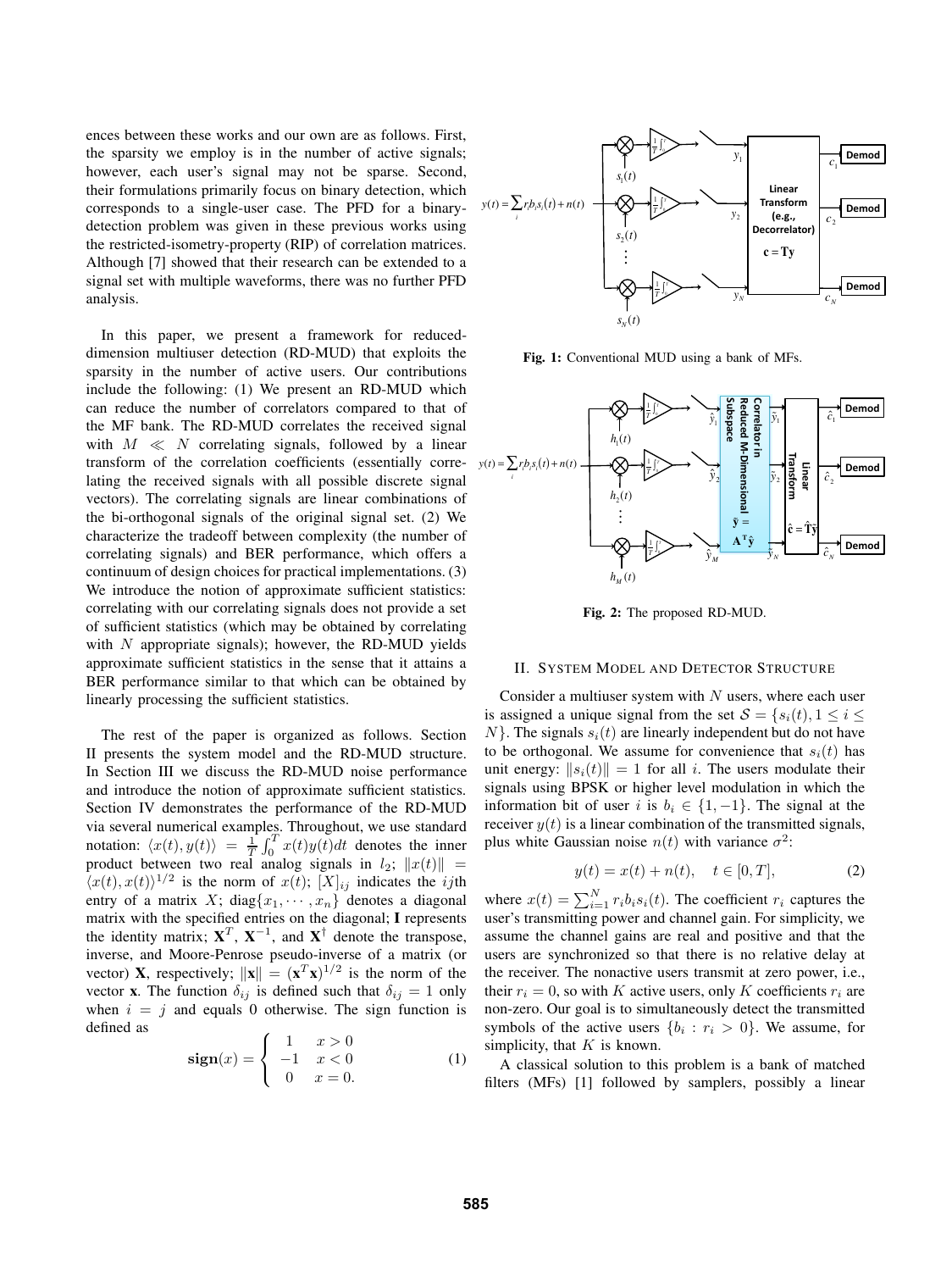transformation on the samples, and finally by demodulators, as illustrated in Figure 1. Each MF branch correlates the received signal with a signal  $s_i(t)$ . For a single-user system, the MF is a maximum likelihood (ML) detector. The MF bank is an extension of an MF when there are multiple users, and it has  $N$  MFs in parallel. Using  $(2)$ , the output of the MF bank can be written as:

$$
y_i = \langle y(t), s_i(t) \rangle = r_i b_i + \sum_{j \neq i} [\mathbf{G}]_{ji} r_j b_j + n_i,
$$
 (3)

where  $[\mathbf{G}]_{ii} = \langle s_i(t), s_i(t) \rangle$  is the correlation between signals in the set; here **G** is the Gram matrix. The output noise  $n_i = \langle n(t), s_i(t) \rangle$  is a Gaussian random variable with zero mean and variance equal to  $\sigma^2$  (since  $s_i(t)$ s have unit energy), and covariance  $\mathbb{E}\{n_i(t), n_j(t)\} = \sigma^2[\mathbf{G}]_{ij}$  (for derivation of covariance see Appendix A). We can express the outputs in vector form:

$$
y = GRb + n,\tag{4}
$$

where  $\mathbf{y} = [y_1, \dots, y_N]^T$ ,  $\mathbf{R} = \text{diag}\{r_1, \dots, r_N\}$ , and  $\mathbf{b} = [b_1, \cdots, b_N]^T$ . After the linear transform, the input to the demodulator is:

$$
c = Ty = TGRb + Tn.
$$
 (5)

With BPSK symbols, the demodulator simply takes the sign of the input:

$$
\hat{b}_i = \text{sign}(c_i),
$$
  
if user *i* is active, i.e., (6)

 $|c_i|$  is among the largest K elements of  $\{|c_i|\}$ .

The more general demodulator maps the output into a set of decision regions associated with the transmitted signal constellation. In this conventional MUD structure, the linear transform  $T \in \mathbb{R}^{N \times N}$  is used for various purposes. For example, the decorrelator detector chooses  $T = G^{-1}$  to remove the effect of signal correlation when the signals are not orthogonal, and compensates for the difference in signal power to solve the "near-far" problem.

The RD-MUD works differently: instead of correlating the received signal  $y(t)$  with each of the  $s_i(t)$ s, it correlates with a set of correlating signals  $h_i(t)$ ,  $j = 1, \dots M$ , as shown in Fig. 2, where  $M$  is typically much smaller than  $N$ . By using fewer correlating signals, we essentially project the received signal from a space consisting of  $N$  signals (hence  $N$  dimensional) into a lower  $M$  dimensional subspace. The key idea is that with proper choice of the correlating signals, we can approximately preserve the information in the received signal about the transmitted symbols in the lower dimensional space.

One way of constructing these correlating signals is to use bi-orthogonal signals  $\hat{s}_i(t)$  [11]. The bi-orthogonal signals can be obtained from the original signals using the inverse Gram matrix as

$$
\hat{s}_j(t) = \sum_j [\mathbf{G}^{-1}]_{ij} s_i(t). \tag{7}
$$

Note that when the  $s_i(t)$ s are orthogonal, **G** is an identity matrix, and  $\hat{s}_i(t) = s_i(t)$ . Per this definition, the bi-orthogonal signals have the property that  $\langle s_i(t), \hat{s}_j(t) \rangle = \delta_{i,j}$ , for all i, j. The correlating signals  $h_i(t)$  are constructed as a linear combination of these bi-orthogonal signals:

$$
h_j(t) = \sum_{i=1}^{N} a_{ji} \hat{s}_i(t),
$$
\n(8)

where  $a_{ji}$ s are the coefficients of the linear combinations. Define the correlation matrix  $\mathbf{A} \in \mathbb{R}^{M \times N}$  as  $[\mathbf{A}]_{ji} = a_{ji}$ , and the *i*th column of **A** as  $\mathbf{a}_i = [a_{1i}, \cdots a_{Ni}]^T$ ,  $i = 1, \cdots N$ . This matrix plays an important role in the BER performance of the RD-MUD and is our design parameter.

The outputs of the correlators in the RD-MUD are given by:

$$
\hat{y}_j = \langle h_j(t), y(t) \rangle
$$
\n
$$
= \left\langle \sum_{i=1}^N a_{ji} \hat{s}_i(t), \sum_{l=1}^N r_l b_l s_l(t) \right\rangle + \left\langle \sum_{i=1}^N a_{ji} \hat{s}_i(t), n(t) \right\rangle
$$
\n
$$
= \sum_{l=1}^N r_l b_l \sum_{i=1}^N a_{ji} \langle \hat{s}_i(t), s_l(t) \rangle + \hat{n}_j
$$
\n
$$
= \sum_{l=1}^N a_{jl} r_l b_l + \hat{n}_j,
$$
\n(9)

where the output noise

$$
\hat{n}_j = \sum_{i=1}^N a_{ji} \langle \hat{s}_i(t), n(t) \rangle, \tag{10}
$$

is a Gaussian random variable with zero-mean and variance  $\sigma^2 \|\mathbf{a}_j\|^2$  (or  $\sigma^2$  since later we impose that  $\|\mathbf{a}_j\|^2 = 1$ ). The covariance of the noise is given by  $\mathbb{E} \{\hat{n}_j \hat{n}_k\} = \sigma^2 [AG^{-1}A^T]_{jk}$ (for derivations of this covariance please see Appendix B.) In (9) we have used the property of the biorthogonal signals  $\langle s_i(t), \hat{s}_j(t) \rangle = \delta_{i,j}$ . It is convenient to express (9) in vector form:

$$
\hat{\mathbf{y}} = \mathbf{ARb} + \hat{\mathbf{n}},\tag{11}
$$

where  $\hat{\mathbf{y}} = [\hat{y}_1, \cdots \hat{y}_M]^T$ ,  $\hat{\mathbf{n}} = [\hat{n}_1, \cdots \hat{n}_M]^T$ . Comparing this model with (4), we find that the RD-MUD differs from the MF bank in the correlation matrix: the  $N \times N$  Gram matrix **G** in the MF bank is replaced by the  $M \times N$  matrix **A** in the RD-MUD. The matrix **A** projects the correlation coefficients from the original signal space into a lower dimensional space.

To demodulate the transmitted symbols, we need to recover information about the transmitted symbols from the projected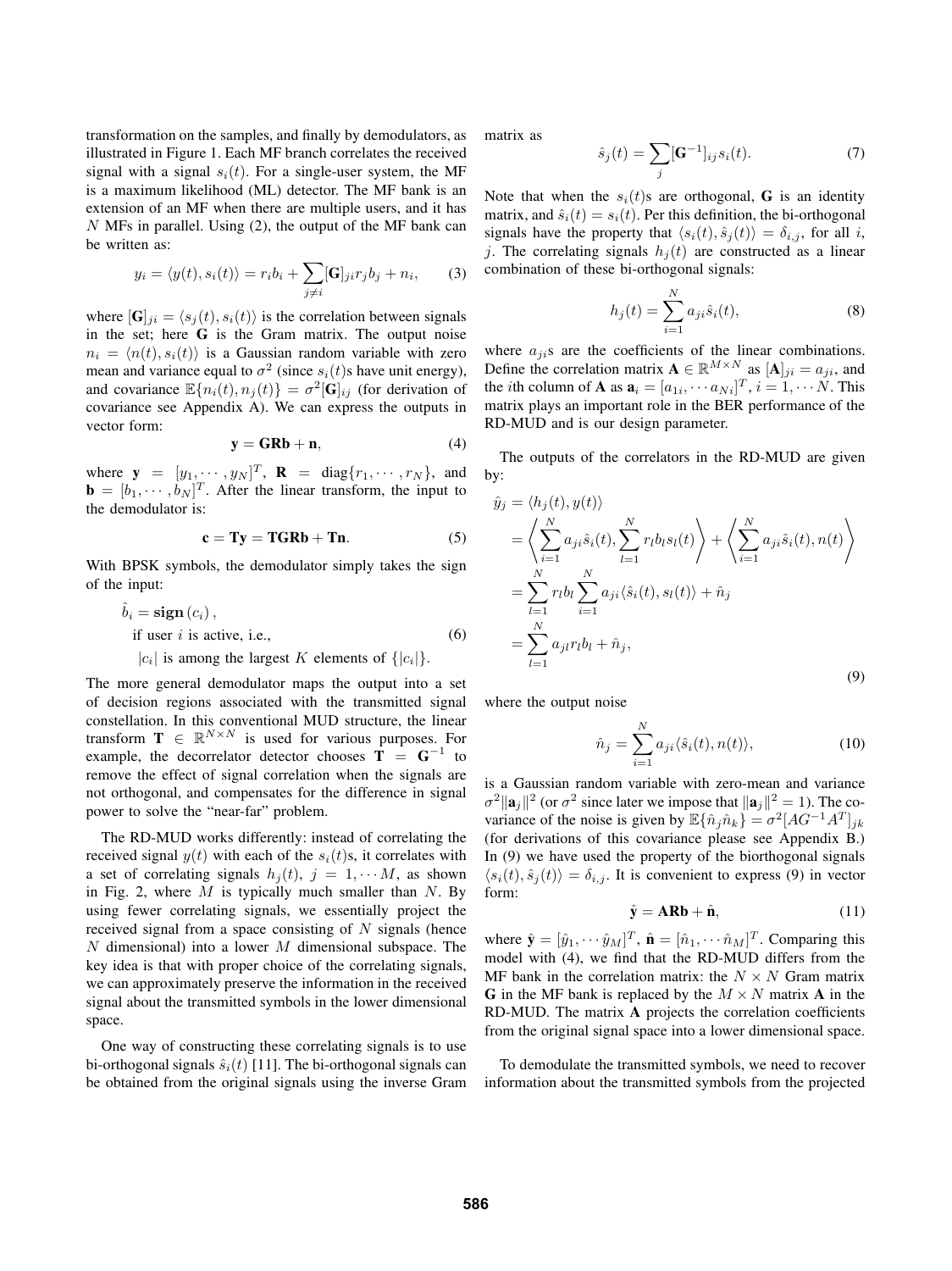subspace. This is achieved by using a linear transform

$$
\tilde{\mathbf{y}} = \mathbf{A}^T \hat{\mathbf{y}}.\tag{12}
$$

This linear transform essentially takes the inner products of the correlation vector  $\hat{y}$  with all N columns of A, which span the lower  $M$ -dimensional subspace. Hence we can view this block in the RD-MUD, shown in Fig. 2, as a discrete correlator in the lower dimensional space. Finally, the linear transform  $\hat{\mathbf{T}} \in \mathbb{R}^{M \times M}$  in the RD-MUD that precedes the demodulators plays a similar role as the linear transform **T** in the conventional MF bank: **T**ˆ may compensate for users' power difference and alleviate the "near-far" problem. For instance, if we choose  $\hat{\mathbf{T}} = [\mathbf{A}^T (\mathbf{A}\mathbf{G}^{-1}\mathbf{A}^T)\mathbf{A}]^{-1}\mathbf{A}^T (\mathbf{A}\mathbf{G}^{-1}\mathbf{A}^T)^{-1}$  then the distortions due to channel and correlating signals will be compensated for. In summary, the RD-MUD demodulates symbols for the  $K$  active users as follows:

$$
\hat{b}_i = \text{sign}\left(\hat{c}_i\right),\tag{13}
$$

if 
$$
|\hat{c}_i|
$$
 is among the largest K elements of  $\{|\hat{c}_i|\}$ ,

where  $\hat{c}_i$  is the *i*th element of the vector:

$$
\hat{\mathbf{c}} = \hat{\mathbf{T}} \tilde{\mathbf{y}} = \hat{\mathbf{T}} \mathbf{A}^T \mathbf{A} \mathbf{R} \mathbf{b} + \hat{\mathbf{T}} \mathbf{A}^T \hat{\mathbf{n}}.
$$
 (14)

Similarly, the more general demodulator maps the output into a set of decision regions associated with the transmitted signal constellation.

The correlation matrix **A** plays an important role in the performance of the RD-MUD. The choice of **A** is the design problem. Comparing (14) with (5), we can see that RD-MUD is identical to a MF bank detector when  $A^T A = I$ ,  $G = I$ , and  $\hat{\mathbf{T}} = \mathbf{T}$ . However, this is not possible unless **A** is a square matrix. The intuition behind the choice of **A** is that if we can choose **A** such that  $A^T A$  is approximately an identity matrix, then the BER performance of our RD-MUD will be similar to that of detectors based on the MF bank. Indeed, the choice of the matrix **A** links our RD-MUD to compressed sensing. In the compressed sensing literature, various conditions on a matrix **A** that yields  $A^T A$  an approximate identity matrix have been derived. A common measure is the restricted isometry property (RIP) [3]. In the following we consider two types of random matrices **A** that possess this RIP property:

- (1) The Gaussian matrix, with entries  $a_{ij}$  i.i.d.  $\mathcal{N}(0, 1)$ , and then normalized to have unit column norm;
- (2) The partial orthogonal matrix. An example of this type of matrix is the partial discrete Fourier transform (DFT) matrix, which is formed by selecting uniformly at random the rows of a DFT matrix  $F: [F]_{lp} = e^{j\frac{2\pi}{N}lp}$ , and then normalizing the columns of the matrix.

As we demonstrate in Section IV, the partial orthogonal matrix outperforms the Gaussian matrix in terms of BER.

The following theorem shows that if there is only one active user, then with only  $M = 2$  correlating signals, the RD-MUD can demodulate the symbols of the active user perfectly in the absence of noise:

**Theorem 1.** *In the absence of noise, if there is only one active user*  $K = 1$ *, and if the correlation matrix A satisfies (i) the unit column norm, (ii) any column a*<sup>i</sup> *is not a scalar multiple of any of the other columns*  $a_j$ ,  $i \neq j$ . Then, with  $M \geq 2$ *correlating signals and*  $\hat{T} = I$ *, the RD-MUD can demodulate the symbol of the active user with zero BER.*

*Proof:* The demodulation of RD-MUD is based on  $\hat{c}$ , which is given by (14). With  $K = 1$ , only one of the N users is active. Suppose user k is active, so that  $r_i = 0$  for all  $i \neq k$ . With  $\mathbf{\hat{T}} = \mathbf{I}$ , and  $n(t) = 0$ , from (14) we have

$$
\hat{\mathbf{c}} = \mathbf{A}^T \mathbf{A} \mathbf{R} \mathbf{b} = r_k b_k \mathbf{A}^T \mathbf{a}_k.
$$
 (15)

Equivalently,  $\hat{c}_i = r_k b_k \mathbf{a}_i^T \mathbf{a}_k$ . For any  $i \neq k$ , because of condition (ii), we have from the Cauchy-Schwartz inequality:

$$
|\hat{c}_i| = |r_k b_k| \mathbf{a}_i^T \mathbf{a}_k < |r_k b_k| \|\mathbf{a}_i\| \|\mathbf{a}_k\| = |r_k b_k| \|\mathbf{a}_k\|^2 = |\hat{c}_k|.
$$
\n(16)

Hence the active user is correctly detected as the kth user. Finally, the demodulator detects his transmitted symbol as:

$$
\mathbf{sign}(\hat{c}_k) = \mathbf{sign}(r_k b_k \|\mathbf{a}_k\|^2) = \mathbf{sign}(b_k) = b_k. \tag{17}
$$

## III. NOISE PERFORMANCE AND APPROXIMATE SUFFICIENT STATISTICS

In the presence of noise, for the RD-MUD to correctly demodulate the multiple users, we need several conditions. First, the non-active users are not detected as active users, i.e., the noise is not misinterpreted as transmitted symbols; the active users are not classified as non-active users; and third, the active users, when correctly identified as active, must have their symbols demodulated correctly. All of these conditions involves noise analysis. The third condition is satisfied when the noise does not get so large that it exceeds the decision boundary of the demodulator. The first two conditions involve correct active user detection, for which we have the following insights from a geometric point of view: with the appropriate choice of  $M$  correlating signals constructed using bi-orthogonal signals, RD-MUD projects the received signal as well as the original  $N$  analog signals onto a M dimensional vector subspace. The MF bank and RD-MUD perform detection in the original and projection spaces, respectively. The projection is illustrated in Fig. 3.

- MF bank: Project the received signal  $y(t)$  onto the space spanned by the signals  $s_i(t)$  by correlation  $\langle y(t), s_i(t) \rangle$ ,  $i = 1, \dots N$ ; then detect K signals with the largest inner products to the received signal as active users:  $\langle y(t), s_i(t) \rangle$ .
- RD-MUD: Project both the received signal  $y(t)$  and all signals  $s_i(t)$  onto the space spanned by the correlating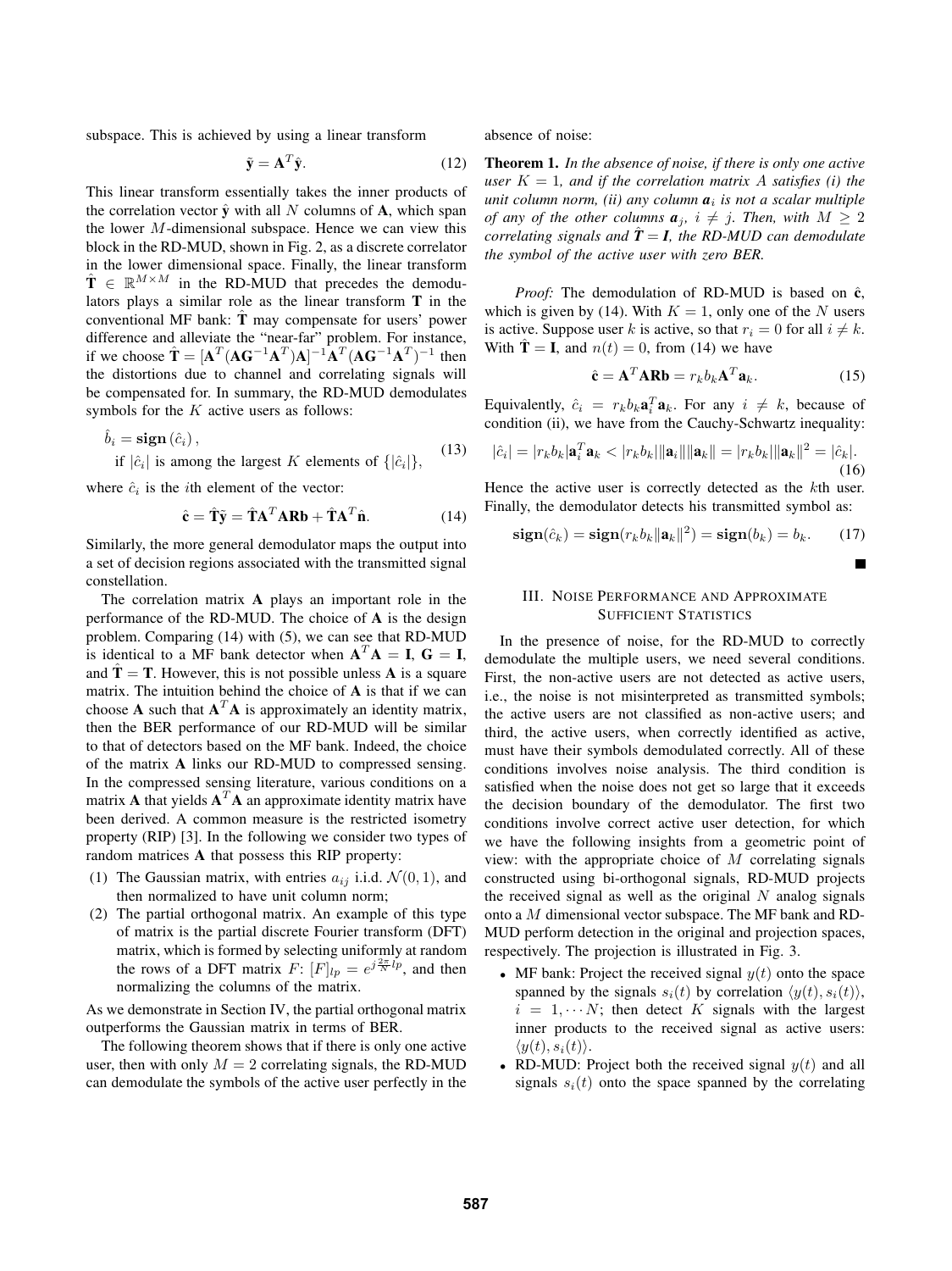signals  $h_i(t)$ ,  $j = 1, \cdots M$ :  $\hat{y}_i = \langle h_i(t), y(t) \rangle$ ,  $\hat{s}_{ij}$  $\langle h_i(t), s_i(t) \rangle$ ; then detect K projected signals with the largest inner products to the projected received signal in the lower dimensional space as active users.

In the presence of noise, if the inner product can be approximately preserved in the projection space, the RD-MUD will have a performance similar to that of the MF bank. This explains why we would choose **A** to be a matrix with the RIP: when the correlation matrix **A** has the RIP, the inner products in the original space when projected by the matrix **A** will be preserved in the lower dimensional space.



**Fig. 3:** The projection performed by RD-MUD. The figure illustrate the case  $N = 3$ ,  $M = 2$ , and the received signal is due to two active users.

All the information in  $y(t)$  about the transmitted symbols is captured by the sufficient statistics for the transmitted symbols [1]. The MF bank yields a set of sufficient statistics about the transmitted symbols  ${b_i}$  given  $y(t)$  [1]. Clearly, the output from RD-MUD does not constitute a set of sufficient statistics. However, as we will show in the numerical examples, the performance of the RD-MUD is similar to that of a MF bank if  $M$  is sufficiently large relative to  $N$  and  $K$ . In this sense, the RD-MUD yields a set of "approximate sufficient statistics" in that it approximates the BER performance of the sufficient statistics for MUD.

In the presence of noise, we can prove that when the number of correlating signals in RD-MUD is on the order of  $O\left(\frac{K}{SNR(1+SIR)}\log\left(\frac{N}{K}\right)\right)$ , and the correlating matrix **A** satisfies the RIP, the BER performance of RD-MUD using A can approach that of the MF bank (when the original

waveforms are orthogonal) or the decorrelator (when the original waveforms are non-orthogonal), with high probability. Here

$$
SNR = \max_{k} \left\{ \frac{r_k}{\sigma} \right\} \tag{18}
$$

is the ratio of strongest signal amplitude over the square-root of noise power, and

$$
SIR = \max_{k} \left\{ \sum_{j \neq k} \frac{r_j[\mathbf{G}]_{jk}}{r_k} \right\} \tag{19}
$$

can be interpreted as the strongest interference-to-signal ratio among all the users. The statement of the theorem and proof will be presented in our future journal paper.

## IV. NUMERICAL EXAMPLES

Next we will present some numerical examples for the performance of RD-MUD. We use an average BER over all users as a performance metric. We assume there are  $N = 8$ users, and  $K = 2$  active users in the system, the users' signals  $s_i(t)$  are orthogonal, and BPSK modulation is used. All the following examples are obtained from 50000 Monte Carlo trials.

### *Example 1: Multiuser Detection*

We assume  $SNR = 15$  dB, and use a Gaussian or partial DFT correlation matrix for RD-MUD. Fig. 4 shows the BER versus  $M$ . Note that when  $M$  approaches  $N$ , the RD-MUD has a BER performance very similar to that of the MF bank. If we allow a target BER of  $10^{-2}$  then with RD-MUD  $M = 5$ will achieve this goal. Also note that the partial DFT matrix outperforms the Gaussian matrix in terms of BER.



**Fig. 4:** BER versus M for  $N = 8$  and  $K = 2$  active users.

*Example 2: Scaling of* M *vs.* N

The second example studies how many correlating signals M are needed for the RD-MUD to achieve ( $\leq 10\%$ ) BER performance degradation relative to that of the MF bank.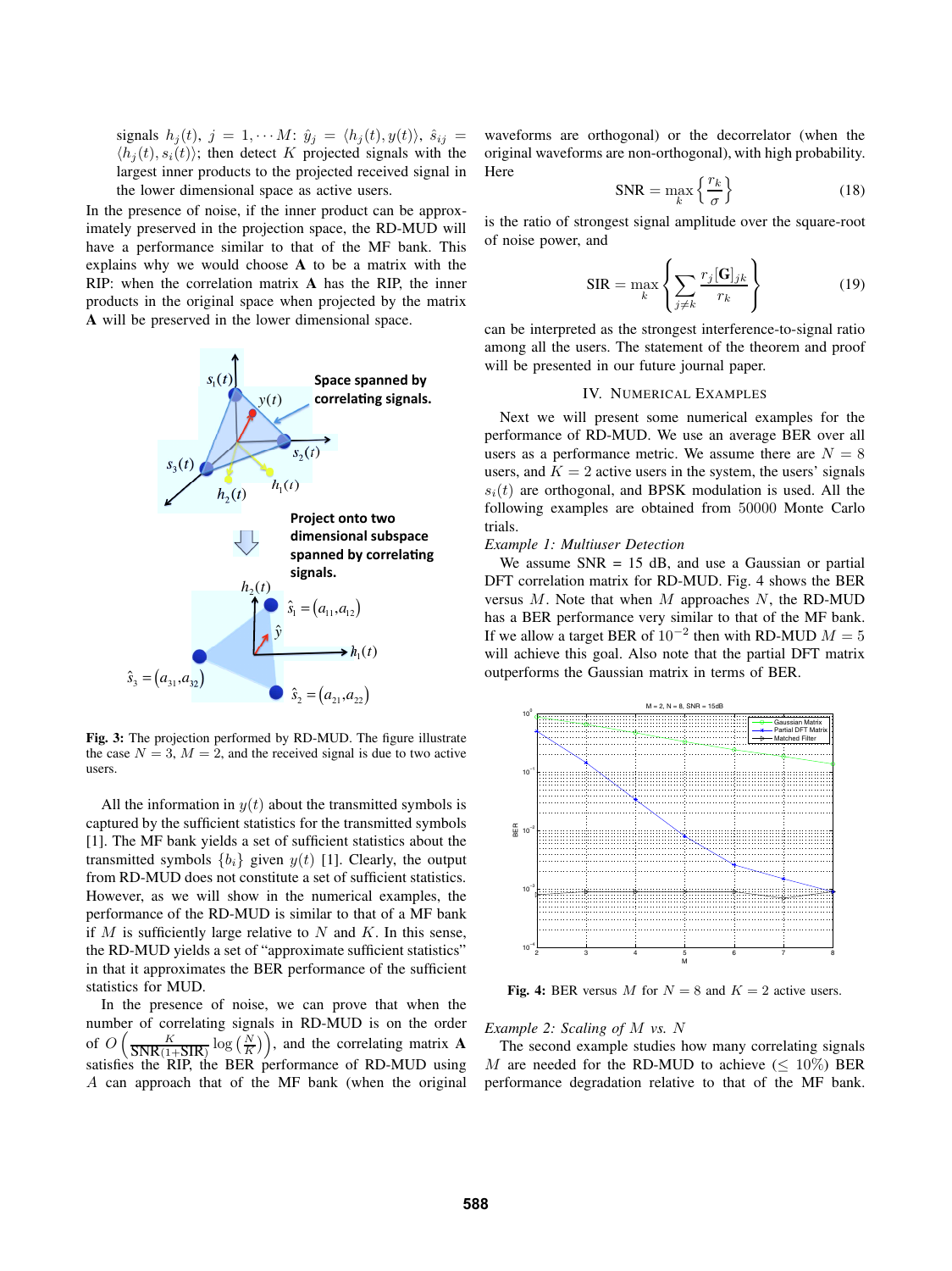There is only one active user, i.e.,  $K = 1$ . We use SNR = 20 dB and a partial DFT matrix. Fig. 5 shows that under this setting M is at most  $N/2$ . This means that a 50% saving of signal correlators is possible with the RD-MUD. Also note that this saving in complexity increases with N.



**Fig. 5:** M vs. N for a BER performance degradation (compared with MF) less than 10%.

# V. CONCLUSIONS AND FUTURE WORK

We have presented a general framework for reduceddimension multiuser detection (RD-MUD), which employs the user sparsity in a multiuser system to achieve lower complexity than the conventional matched filter (MF) bank for multiuser detection. We proved theoretically and demonstrated via numerical examples that RD-MUD can perform similarly to a MF bank when the number of correlating signals is sufficiently large. We also introduced the new notion of approximate sufficient statistics. This tradeoff can hopefully shed more insights into the practical multiuser detection system design tradeoffs.

#### **REFERENCES**

- [1] S. Verdu, *Multiuser Detection*. Cambridge University Press, 1998.
- [2] A. Duel-Hallen, J. Holtzman, and Z. Zvonar, "Multiuser detection for CDMA systems," *IEEE Personal Communications*, pp. 46–58, April 1995.
- [3] E. J. Candes and T. Tao, "Near-optimal signal recovery from random projections: universal encoding strategies?," *IEEE Transactions on Information Theory*, vol. 52, pp. 5406–5424, Dec. 2006.
- [4] S. R. A. K. Fletcher and V. K. Goyal, "On-off random access channels: A compressed sensing framework," *submitted to IEEE Trans. Information Theory and arXived.*, March 2010.
- [5] S. R. A. K. Fletcher and V. K. Goyal, "Necessary and sufficient conditions on sparsity pattern recovery," *IEEE Trans. Information Theory*, Jan. 2009.
- [6] Y. Jin, Y.-H. Kim, and B. D. Rao, "Support recovery of sparse signals," *submitted to IEEE Trans. Information Theory*, March 2010.
- [7] M. A. Davenport, P. T. Boufounos, M. B. Wakin, and R. G. Baraniuk, "Signal processing with compressive measurements," *to appear in Journal of Selected Topics in Signal Processing*, 2010.
- [8] M. A. Davenport, M. B. Wakin, and R. G. Baraniuk, "Detection and estimation with compressive measurements," *Tech. Rep. TREE 0610, Department of Electrical and Computer Engineering, Rice University*, 2007.
- [9] J. Haupt and R. Nowak, "A generalized restricted isometry property," *Tech. Rep. ECE-07-1, University of Wisconsin*, 2007.
- [10] J. Haupt and R. Nowak, "Compressive sampling for signal detection," *IEEE International Conference on Acoustics Speech and Signal Processing*, vol. 3, pp. 1509–1512, 2007.
- [11] Y. C. Eldar, "Compressed sensing of analog signals in shift-invariant spaces," *IEEE Trans. on Signal Processing*, vol. 57, pp. 2986–2997, August 2009.
- [12] M. Mishali and Y. C. Eldar, "Xampling part I: practice," *arXiv: 0912.2495*, Dec. 2009.
- [13] M. Mishali and Y. C. Eldar, "From theory to practice: Sub-Nyquist sampling of sparse wideband analog signals," *IEEE Journal of Selected Topics in Signal Processing,*, vol. 4, pp. 375 – 391, April 2010.

# APPENDIX A COVARIANCE OF MF BANK OUTPUT NOISE

$$
\mathbb{E}\{n_i n_j\} = \mathbb{E}\left\{\int_0^T \int_0^T s_i(t) s_j(u) n(t) n(u) dt du\right\}
$$
  
\n
$$
= \int_0^T \int_0^T s_i(t) s_j(u) \mathbb{E}\left\{n(t) n(u)\right\} dt du
$$
  
\n
$$
= \int_0^T \int_0^T s_i(t) s_j(u) \sigma^2 \delta(t - u) dt du
$$
  
\n
$$
= \sigma^2 \int_0^T s_i(t) s_j(t) dt = \sigma^2[G]_{ij}.
$$
\n(20)

APPENDIX B COVARIANCE OF RD-MUD OUTPUT NOISE

$$
\mathbb{E}\{\hat{n}_j\hat{n}_k\} = \mathbb{E}\left\{\sum_{i=1}^N \sum_{l=1}^N a_{ji}a_{kl}\langle\hat{s}_i(t), n(t)\rangle\langle\hat{s}_l(t), n(t)\rangle\right\}
$$

$$
= \sum_{i=1}^N \sum_{l=1}^N a_{ji}a_{kl}\mathbb{E}\{\langle\hat{s}_i(t), n(t)\rangle\langle\hat{s}_l(t), n(t)\rangle\}.
$$
(21)

So all we need is  $\mathbb{E}\{\langle \hat{s}_i(t), n(t) \rangle \langle \hat{s}_l(t), n(t) \rangle\}$ :

$$
\mathbb{E}\{\langle \hat{s}_i(t), n(t) \rangle \langle \hat{s}_l(t), n(t) \rangle\} \n= \int_0^T \int_0^T \hat{s}_i(t) \hat{s}_l(t) \mathbb{E}\{n(t)n(s)\} dt ds \n= \int_0^T \int_0^T \hat{s}_i(t) \hat{s}_l(t) \sigma^2 \delta(t-s) dt ds \n= \sigma^2 \int_0^T \hat{s}_i(t) \hat{s}_l(t) dt \n= \sigma^2 \left\langle \sum_j [G^{-1}]_{ij} s_j(t), \sum_k [G^{-1}]_{lk} s_k(t) \right\rangle \n= \sigma^2 \sum_j \sum_k [G^{-1}]_{ij} [G^{-1}]_{lk} \langle s_j(t), s_k(t) \rangle
$$